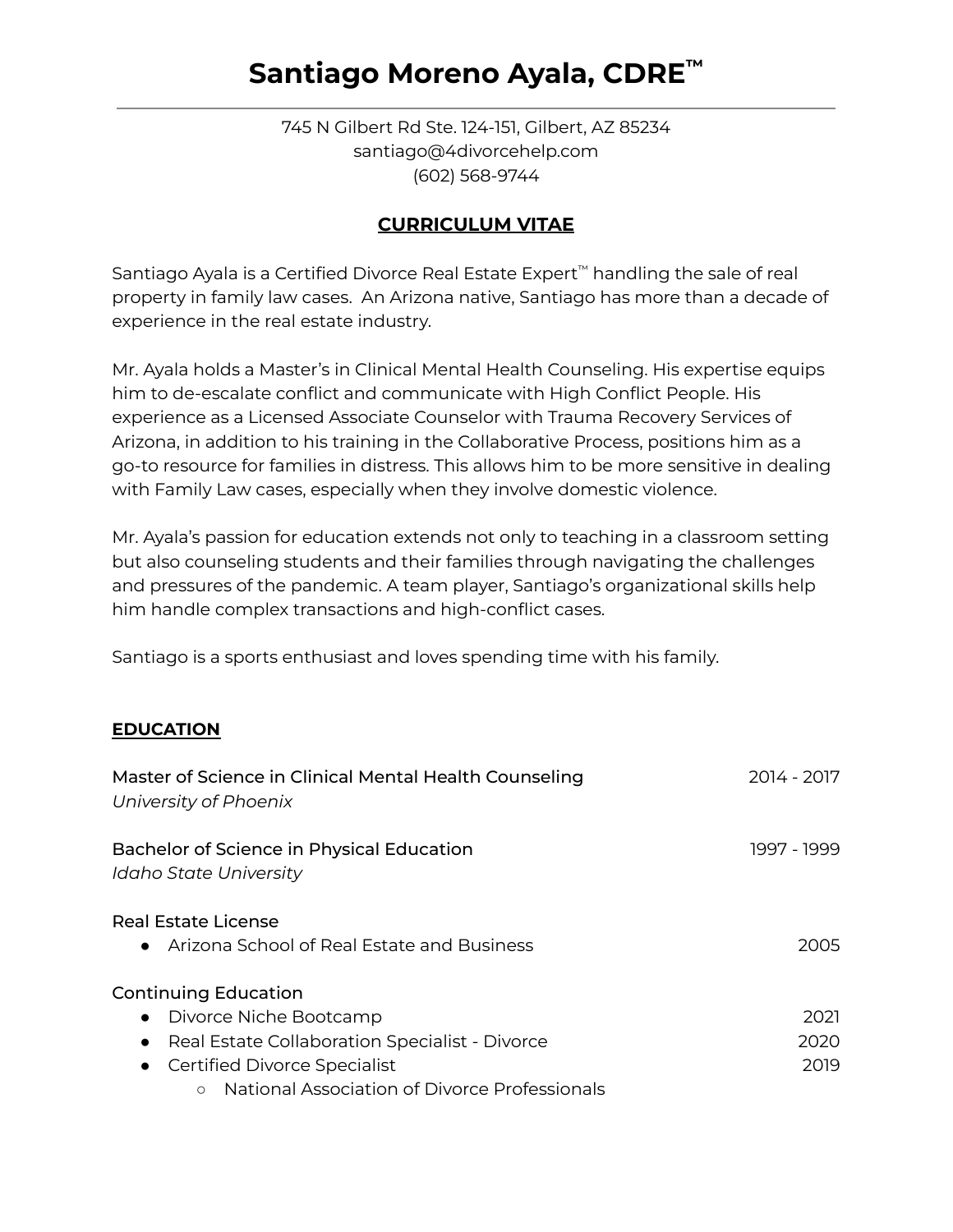## Santiago Moreno Ayala, CDRE ™

### **CERTIFICATIONS**

| Certified Divorce Real Estate Expert (CDRE™)<br>The Ilumni Institute                                                                                                                                                                                                                                                                                                                       | Apr 2022 - current |
|--------------------------------------------------------------------------------------------------------------------------------------------------------------------------------------------------------------------------------------------------------------------------------------------------------------------------------------------------------------------------------------------|--------------------|
| Anatomy of Divorce<br>$\bullet$<br>Divorce Court 101<br>$\bullet$<br>The Psychology of Neutrality and Bias<br>$\bullet$<br>The Ethics of CDREs<br>$\bullet$<br>Qualifying as an Expert<br>$\bullet$<br>The CDRE Listing Model<br>$\bullet$<br>Landscape of Divorce Finance<br>$\bullet$<br>How to Sell a House in Conflict<br>$\bullet$<br><b>CDRE Fair Market Valuations</b><br>$\bullet$ |                    |
| <b>Certified School Counselor</b><br>Arizona Board of Education                                                                                                                                                                                                                                                                                                                            | 2019 - current     |
| <b>Licensed Associate Counselor</b><br>Arizona Board of Behavioral Health Examiners                                                                                                                                                                                                                                                                                                        | 2017 - current     |
| <b>Certified Divorce Specialist</b>                                                                                                                                                                                                                                                                                                                                                        | Dec 2019           |
| <b>PROFESSIONAL BACKGROUND</b>                                                                                                                                                                                                                                                                                                                                                             |                    |
| Realtor<br>Homesmart                                                                                                                                                                                                                                                                                                                                                                       | 2006 - current     |
| Have built numerous relationships with residential, commercial, and<br>$\bullet$<br>investment clients and associates<br>Assisted sellers in reaching their goals in selling homes, land and commercial<br>properties with rail<br>Worked with buyers to help them find their future dream home or an<br>investment property                                                               |                    |
| Mental Health Counselor / Certified School Counselor<br>Private Practice and Agencies / Apache Junction High School                                                                                                                                                                                                                                                                        | 2017 - 2022        |
| Built rapport with children and their families to work toward reaching clients'<br>desired goals                                                                                                                                                                                                                                                                                           |                    |